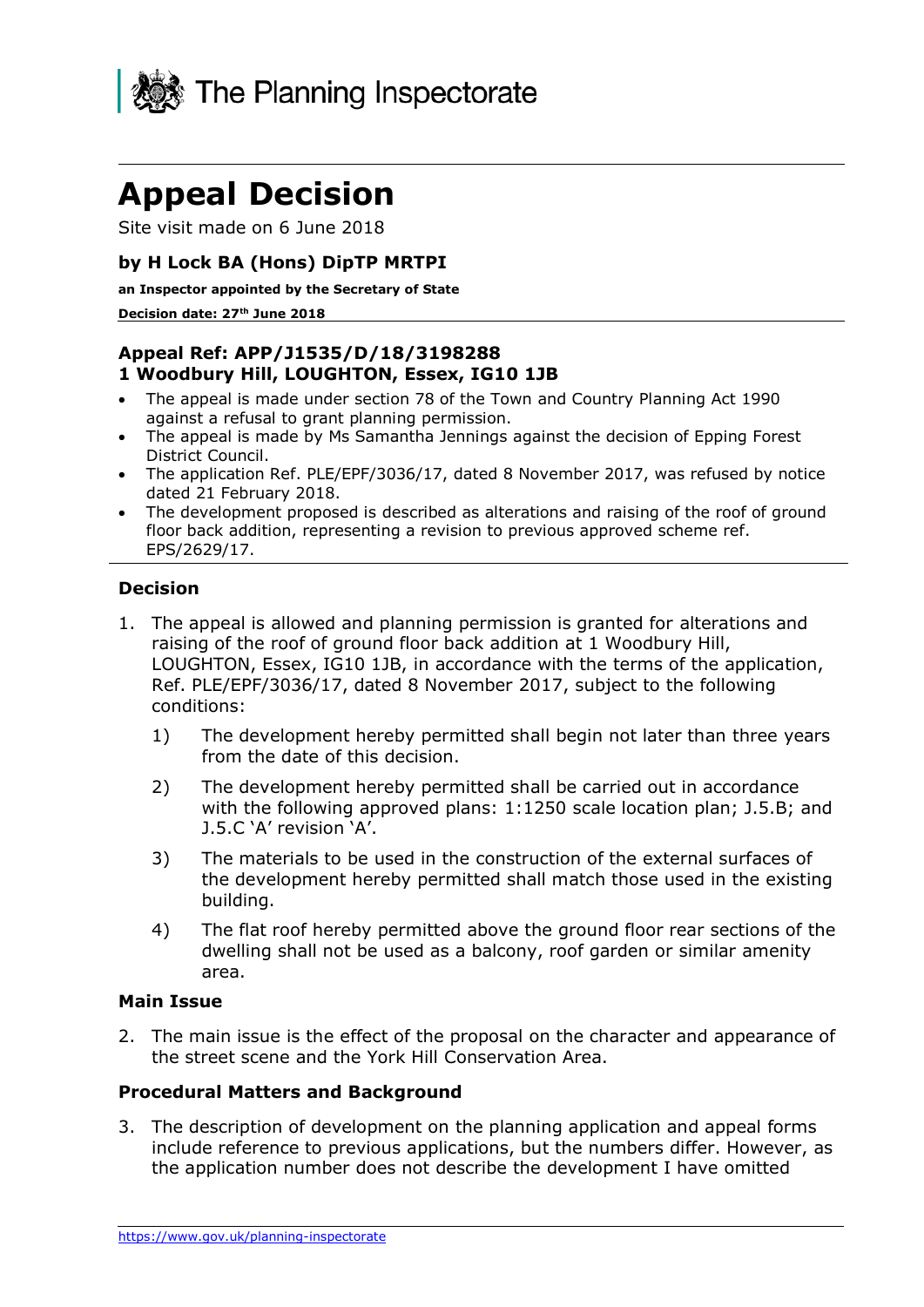reference to it from my formal decision, and have otherwise used the description given on the original application form.

- 4. It would appear from details provided by the appellant that at least part of the single-storey rear element of the dwelling was originally flat-roofed. However, prior to the current renewal of the building its roof was mono-pitched. As a result of the staggered height and depth of the rear element there were two mono-pitched roofs of different pitch. A planning permission has been granted $1$ which included the creation of 'wells' in these roofs below new first floor doors and 'iuliet' balconies.
- 5. At the time of the appeal site visit the pitched roofs had been removed and the walls of the eastern side of the rear element had been raised to match that of the western half. However, there are some differences between the development as built and as shown on the plans, such as the position and number of openings, and I have therefore dealt with this appeal on the basis of the development 'as proposed' on the submitted plans.

## **Reasons**

- 6. The appeal property is a detached mid-twentieth century house located at a prominent point in the York Hill Conservation Area. It is one of a group of modern properties, but as a result of changes to materials and fenestration 1 Woodbury Hill has a more contemporary appearance distinct from its neighbours. Within this part of the conservation area there is a wide range of building styles which reflect their construction periods.
- 7. The appeal site is located adjacent to the triangular York Hill Green, a focal point of the conservation area, as identified in the York Hill Conservation Area Character Appraisal and Management Plan 2014 (CAMP). However, whilst the appeal property is next to this open space, its visual impact is ameliorated by the extensive landscaping around the site and in the vicinity. The effectiveness of the existing planting in screening the site would vary depending on the time of year, but even in winter months the planting would filter views of the site.
- 8. The appeal dwelling has an asymmetric roof form which already sets it apart from more traditionally designed pitched roofs in the area. From outside of the site the western half of the rear element would largely be screened by the deeper eastern half. Although the wall height of the eastern section would increase, this additional bulk would be offset by the removal of a significant section of roof. The CAMP identifies that due to the topography, roofs are a prominent feature in the conservation area as they are viewed from many angles, but that the variation in roof shapes and angles of pitch significantly add to the character to the area. I note that there is an array of building and roof forms in the conservation area, including brick parapet walls which hide shallow pitched roofs behind.
- 9. In this context, whilst I acknowledge that in some circumstances such a development could appear incongruous, I find that the flat-roof form of the rear element would complement the architectural style of this 1970s building. The existing dwelling appears contemporary as a result of its changes to external materials and detailing, and the removal of mono-pitched roofs to the rear of the building has not undermined its character and appearance. In this regard I

 $\overline{a}$ <sup>1</sup> Application ref. EPF/2744/16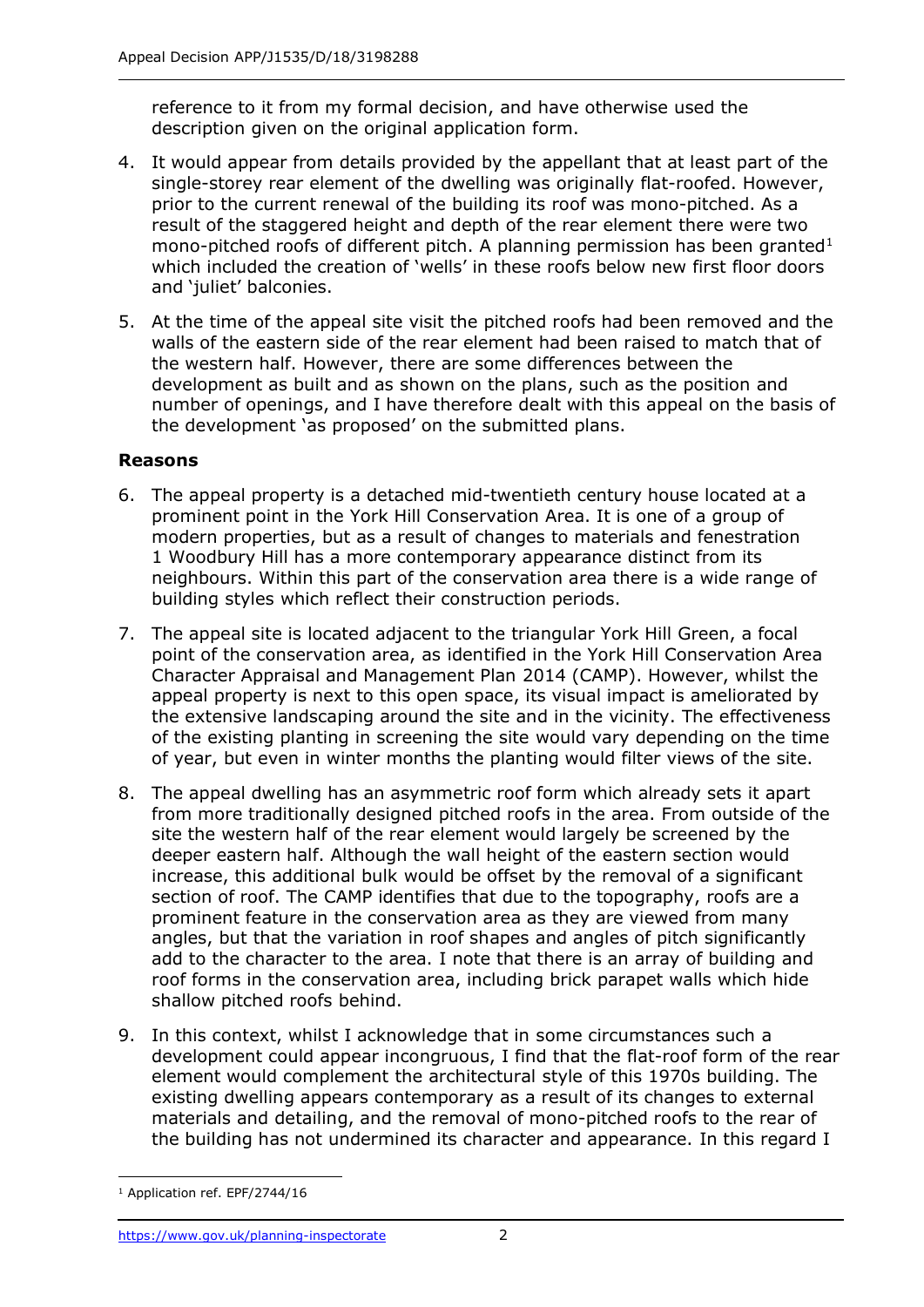consider that the proposal would be of sufficiently high standard and sympathetic to the character and appearance of the conservation area in terms of its scale, massing and height, as sought by Policy HC7 of the Epping Forest District Local Plan 1998 and Alterations 2006 (LP). Whilst the policy seeks the use of traditional pitched roofs, for the reasons outlined above the resultant roof would be an appropriate response for the building and its setting.

- 10. I appreciate the assessment of the Council's Conservation Officer, that the amount of flat roof is too substantial and highly uncharacteristic of traditional roof forms. However, I am not convinced that the fallback position of the approved scheme, with a disjointed mix of pitched roofs and cut-outs, would reflect traditional forms. As an alternative, the simpler design of the flat-roofed form would be more sympathetic to the appeal property and its wider setting. Having regard to paragraph 134 of the National Planning Policy Framework (the Framework), I do not consider that the proposal would result in harm to the significance of the York Hill Conservation Area.
- 11. There is a requirement to pay special attention to the desirability of preserving or enhancing the character or appearance of a conservation area in exercising planning functions. I conclude that the proposal would preserve the character and appearance of the street scene and the York Hill Conservation Area, and would accord with the aims of LP Policy HC7, and LP Policy CP2 (iv), in that it would safeguard the setting, character and townscape of the urban environment; and LP Policy DBE10 (i) as it would complement the streetscene. My conclusion is not altered by emerging Policies DM7 A and DM9 of the Council's Local Plan Submission Version 2017.

## **Other Matters**

- 12. At the time of the appeal site visit the balustrades to the first-floor doors had not been installed and it was possible to step onto the flat–roof. There were also planters on the roof. I share the views of a neighbouring resident and the Council that the use of this flat roof area as a terrace or balcony would cause overlooking of 3 Woodbury Hill. The installation of balustrades is shown on the previously approved and submitted plans. Conditions requiring compliance with the plans and restricting the use of the flat roof are therefore imposed.
- 13. The appeal site is within the boundaries of an Area Tree Preservation Order, but there is nothing within this appeal to suggest that the development would have any adverse impact on trees subject to the Order.

## **Conditions**

14. In addition to the standard time limit, I have attached a condition specifying the approved drawings as this provides certainty. It is also appropriate to control materials to match the existing dwelling, in order to safeguard the character and appearance of the development and the area. For the reasons set out above, I have attached a condition restricting the use of the flat roof for amenity purposes, albeit in a modified form to that included in the Council's Committee report to ensure that it meets the tests set out in the Framework.

## **Conclusion**

15. The Framework establishes a presumption in favour of sustainable development, and part of its environmental strand is to contribute to protecting and enhancing the built and historic environment. Core planning principles of